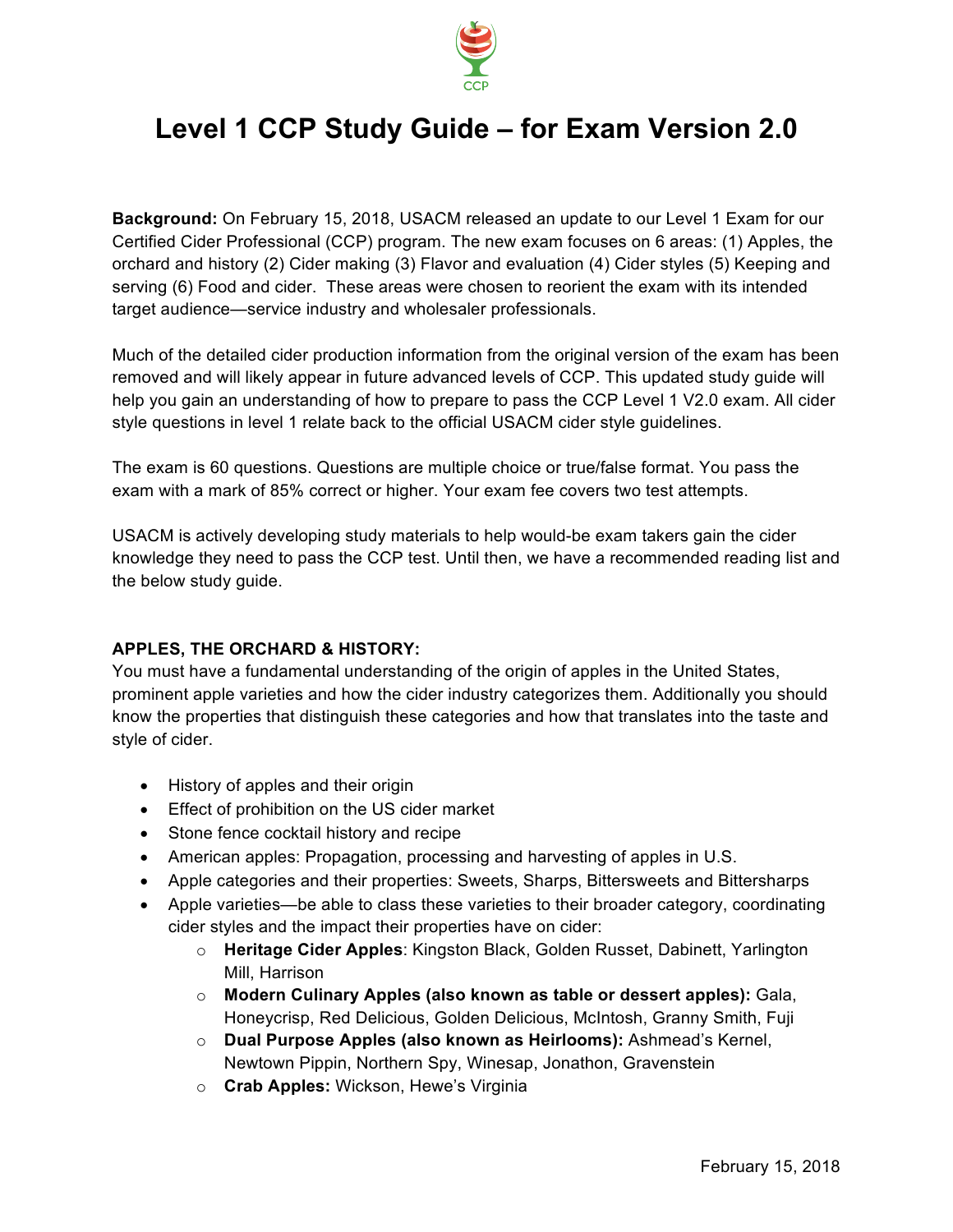

- Pear varieties—be able to class these varieties to their broader category, coordinating perry styles and the impact their properties have on perry:
	- o **Heritage Perry Pears**: Barland, Butt, Hendre Huffcap, Gin, Brandy, Blakeney Red, Thorn, Moorcroft
	- o **Modern Culinary Pears (also known as table or dessert pears):** Bartlett, Bosc, Comice, D'anjou, Seckel
- **Terms to know:** Sugars, Fructose, Tannins, Sorbitol, Acid, Malic Acid, Brix, Grafting, Pome

# **CIDER MAKING:**

- Have a general understanding of the process and terms used when describing how an apple goes from harvest to juice to cider.
- Understand the basic process of fermentation (including the difference between inoculated and wild yeasts) and how fruit, yeast and various methods impact the resulting cider.
- Understanding of the types of yeasts that are used to produce cider
- Understand the purpose and process of barrel-aging a cider vs. stainless steel tanks.
- Understand the various means of and terms related to carbonating a cider: bottleconditioned, champagne method, force-carbonated
- Additional terms to know: Lees, Pomace, Press, Keeving, Blending

## **FLAVOR & EVALUATION**

- Be able to define the taste characteristics of the following terms: sweet, salty, sour, bitter, umami, astringency, acidic, tannic, floral, fruity, medicinal and phenolic.
- Understand this range and what it means to a cider's flavor: dry, semi-dry, medium, semi-sweet, sweet
- Known that these are terms used to described off-flavors or flaws in a cider
	- o Medicinal, solvent-like
	- o Sulphur flavors/odors
	- o Oxidized, wet cardboard
	- o Acetone, nail polish remover
	- o Moldy
- 5 step method of cider evaluation: (1) Appearance (2) Aroma (3) Taste (4) Mouthfeel (5) Finish
- Know things to avoid doing so as not to influence your sensory perception
- Additional terms to know: brilliant, viscosity, legs,